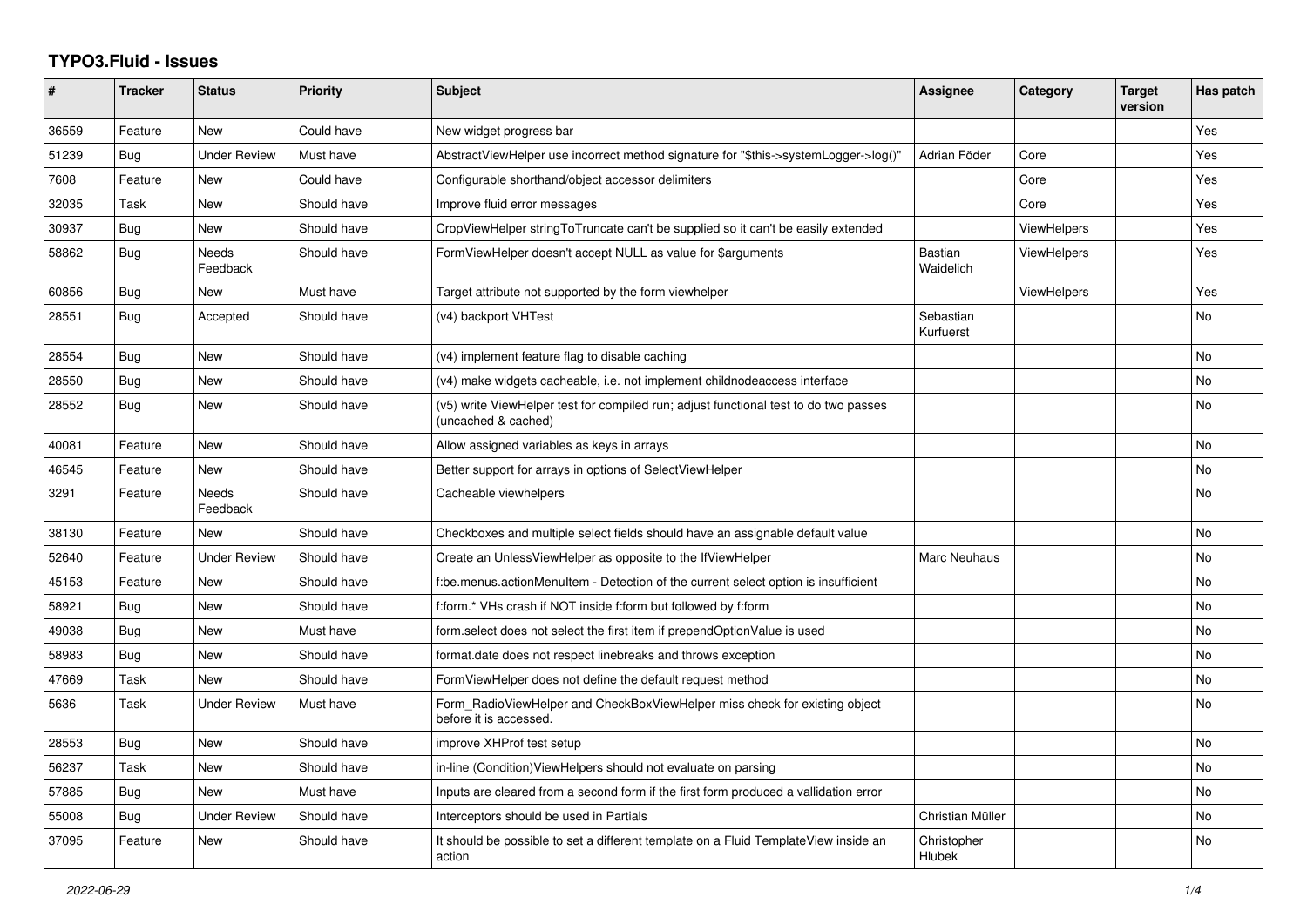| $\sharp$ | <b>Tracker</b> | <b>Status</b>       | <b>Priority</b> | <b>Subject</b>                                                                            | <b>Assignee</b>        | Category | <b>Target</b><br>version | Has patch |
|----------|----------------|---------------------|-----------------|-------------------------------------------------------------------------------------------|------------------------|----------|--------------------------|-----------|
| 28549    | Bug            | New                 | Should have     | make widgets cacheable, i.e. not implement childnodeaccess interface                      |                        |          |                          | <b>No</b> |
| 42397    | Feature        | New                 | Should have     | Missing viewhelper for general links                                                      |                        |          |                          | No        |
| 60271    | Feature        | New                 | Should have     | Paginate viewhelper, should also support arrays                                           |                        |          |                          | No        |
| 42743    | Task           | New                 | Should have     | Remove inline style for hidden form fields                                                |                        |          |                          | No        |
| 43071    | Task           | New                 | Should have     | Remove TOKENS for adding fallback teplates in B                                           |                        |          |                          | No        |
| 33215    | Feature        | New                 | Should have     | RFC: Dynamic values in ObjectAccess paths                                                 |                        |          |                          | No        |
| 49756    | Feature        | <b>Under Review</b> | Should have     | Select values by array key in checkbox viewhelper                                         |                        |          |                          | No        |
| 46091    | Task           | Needs<br>Feedback   | Should have     | Show source file name and position on exceptions during parsing                           |                        |          |                          | No        |
| 52591    | Bug            | New                 | Should have     | The Pagination Widget broken for joined objects                                           |                        |          |                          | No        |
| 51277    | Feature        | <b>New</b>          | Should have     | ViewHelper context should be aware of actual file occurrence                              |                        |          |                          | No        |
| 47006    | Bug            | <b>Under Review</b> | Should have     | widget identifier are not unique                                                          |                        |          |                          | No        |
| 52419    | Bug            | New                 | Should have     | Wrong PHPDocs notation for default value inline f:translate viewhelper                    |                        |          | 2.0                      | No        |
| 50888    | Bug            | <b>Under Review</b> | Should have     | WSOD by changing name of section and if Fluid caches are generated                        |                        |          |                          | No        |
| 46257    | Feature        | <b>Under Review</b> | Should have     | Add escape sequence support for Fluid                                                     |                        | Core     |                          | No        |
| 12863    | Bug            | New                 | Should have     | Attributes of a viewhelper can't contain a '-'                                            | Sebastian<br>Kurfuerst | Core     |                          | No        |
| 62346    | Feature        | New                 | Could have      | f:comment should have high precende                                                       |                        | Core     | 3.x                      | No        |
| 10472    | Feature        | New                 | Could have      | Fluid Standalone distribution                                                             |                        | Core     |                          | No        |
| 33394    | Feature        | Needs<br>Feedback   | Should have     | Logical expression parser for BooleanNode                                                 | <b>Tobias Liebig</b>   | Core     |                          | No        |
| 27607    | Bug            | New                 | Must have       | Make Fluid comparisons work when first element is STRING, second is NULL.                 |                        | Core     |                          | No        |
| 30555    | Feature        | New                 | Could have      | Make TagBuilder more extensible                                                           |                        | Core     |                          | No        |
| 39990    | Bug            | New                 | Should have     | Same form twice in one template: hidden fields for empty values are only rendered<br>once |                        | Core     |                          | No        |
| 3481     | Bug            | New                 | Should have     | Use ViewHelperVariableContainer in PostParseFacet                                         |                        | Core     |                          | No        |
| 33551    | Bug            | New                 | Must have       | View helper values break out of a partial scope                                           | Sebastian<br>Kurfuerst | Core     |                          | No        |
| 60181    | Feature        | New                 | Could have      | Caching mechanism for Fluid Views/Templates                                               |                        | View     |                          | No        |
| 46289    | <b>Bug</b>     | Needs<br>Feedback   | Should have     | Enable Escaping Interceptor in XML request format                                         |                        | View     | 2.0.1                    | No        |
| 45394    | Task           | New                 | Should have     | Forwardport Unit test for standalone view                                                 |                        | View     |                          | No        |
| 43072    | Task           | New                 | Should have     | Remove TOKENS for adding templates fallback in Backporter                                 |                        | View     |                          | No        |
| 38369    | <b>Bug</b>     | New                 | Must have       | Resource ViewHelpers should not fall back to request package                              |                        | View     |                          | No        |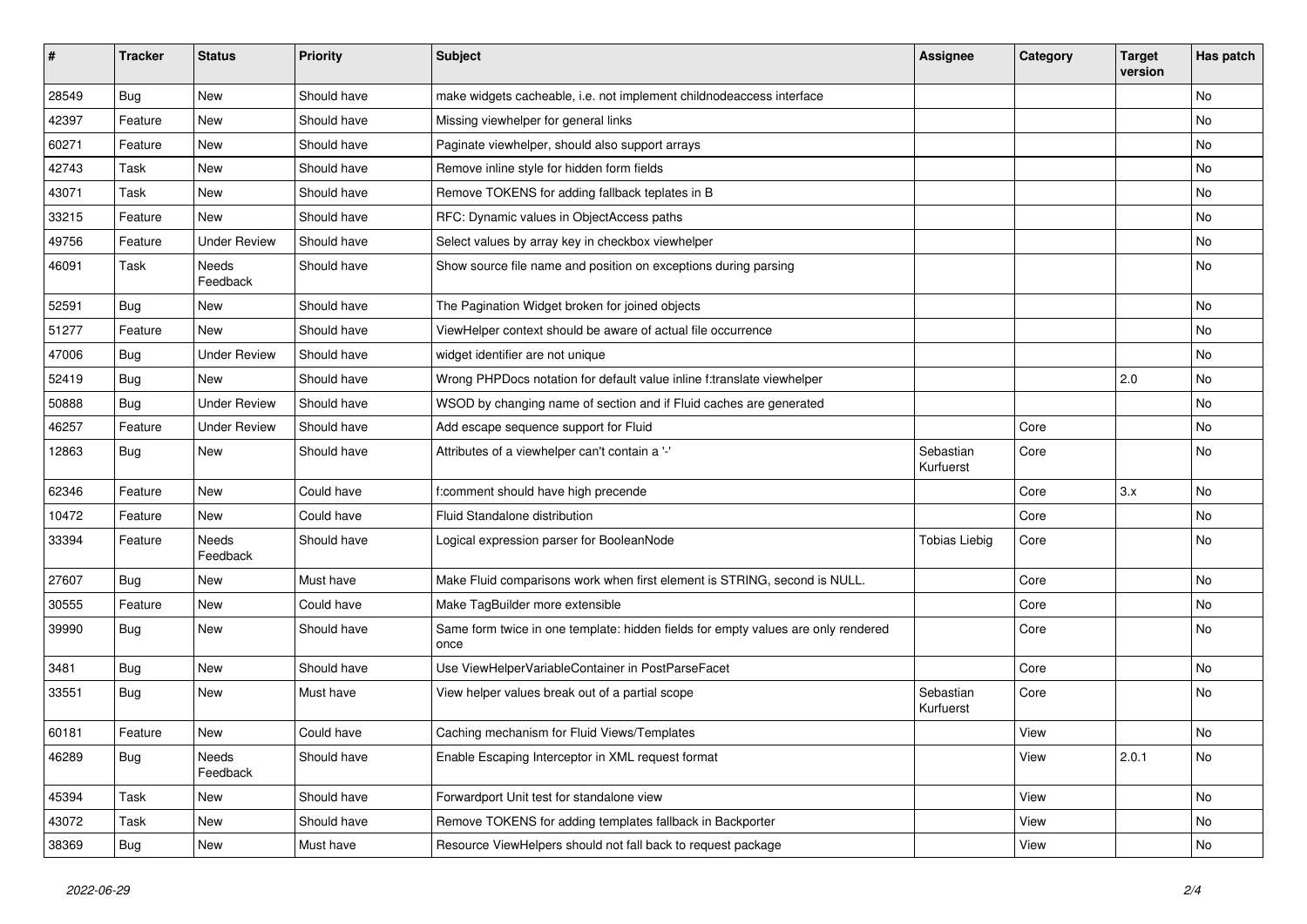| ∦     | <b>Tracker</b> | <b>Status</b>            | <b>Priority</b>      | <b>Subject</b>                                                                                         | Assignee                    | Category           | <b>Target</b><br>version | Has patch      |
|-------|----------------|--------------------------|----------------------|--------------------------------------------------------------------------------------------------------|-----------------------------|--------------------|--------------------------|----------------|
| 8989  | Feature        | Needs<br>Feedback        | Could have           | Search path for fluid template files                                                                   |                             | View               |                          | No             |
| 60003 | Feature        | <b>New</b>               | Should have          | Add required-Attribute to f:form.password                                                              |                             | <b>ViewHelpers</b> |                          | No             |
| 43346 | Feature        | <b>Under Review</b>      | Should have          | Allow property mapping configuration via template                                                      | Karsten<br>Dambekalns       | ViewHelpers        | 2.1                      | No             |
| 36410 | Feature        | <b>New</b>               | Should have          | Allow templates to send arguments back to layout                                                       |                             | <b>ViewHelpers</b> |                          | No             |
| 36662 | <b>Bug</b>     | <b>Needs</b><br>Feedback | Should have          | Checked state isn't always correct when property is collection                                         | Kevin Ulrich<br>Moschallski | ViewHelpers        | 1.1.1                    | No             |
| 26664 | Task           | New                      | Won't have this time | Clean up Form ViewHelpers                                                                              |                             | <b>ViewHelpers</b> |                          | No             |
| 3725  | Feature        | New                      | Could have           | <b>CSS Engine</b>                                                                                      | Christian Müller            | ViewHelpers        |                          | No             |
| 54284 | <b>Bug</b>     | New                      | Should have          | Default Option for Switch/Case VH                                                                      |                             | <b>ViewHelpers</b> |                          | No             |
| 49600 | Bug            | New                      | Should have          | f:form tag shown as a HTML on frontend                                                                 |                             | <b>ViewHelpers</b> |                          | No             |
| 37619 | <b>Bug</b>     | New                      | Should have          | Fatal Error when using variable in name attribute of Section ViewHelper                                |                             | ViewHelpers        |                          | No             |
| 8648  | Bug            | <b>New</b>               | Should have          | format.crop ViewHelper should support all features of the crop stdWrap function                        |                             | <b>ViewHelpers</b> |                          | No             |
| 59057 | Bug            | <b>Under Review</b>      | Must have            | Hidden empty value fields shoud be disabled when related field is disabled                             | Bastian<br>Waidelich        | <b>ViewHelpers</b> |                          | No             |
| 8491  | Task           | Needs<br>Feedback        | Should have          | link.action and uri.action differ in absolute argument                                                 | Karsten<br>Dambekalns       | <b>ViewHelpers</b> |                          | No             |
| 51100 | Feature        | <b>New</b>               | Must have            | Links with absolute URI should have the option of URI Scheme                                           |                             | <b>ViewHelpers</b> |                          | No             |
| 26658 | Task           | <b>New</b>               | Won't have this time | Make Form ViewHelpers consistent                                                                       |                             | <b>ViewHelpers</b> |                          | No.            |
| 40998 | <b>Bug</b>     | <b>Under Review</b>      | Should have          | Missing parent request namespaces in form field name prefix                                            | Sebastian<br>Kurfuerst      | <b>ViewHelpers</b> | 1.1.1                    | <b>No</b>      |
| 33628 | Bug            | Needs<br>Feedback        | Must have            | Multicheckboxes (multiselect) for Collections don't work                                               | Christian Müller            | <b>ViewHelpers</b> |                          | No             |
| 40064 | <b>Bug</b>     | New                      | Must have            | Multiselect is not getting persisted                                                                   |                             | ViewHelpers        |                          | No             |
| 5933  | Feature        | Accepted                 | Should have          | Optional section rendering                                                                             | Sebastian<br>Kurfuerst      | <b>ViewHelpers</b> |                          | No             |
| 34682 | <b>Bug</b>     | <b>Under Review</b>      | Should have          | Radio Button missing checked on validation error                                                       |                             | <b>ViewHelpers</b> |                          | <b>No</b>      |
| 39936 | Feature        | <b>New</b>               | Should have          | registerTagAttribute should handle default values                                                      |                             | <b>ViewHelpers</b> |                          | No             |
| 54195 | Task           | <b>New</b>               | Should have          | Rename and move FormViewHelper's errorClass value, currently 'f3-form-error'                           | Adrian Föder                | <b>ViewHelpers</b> |                          | No             |
| 65424 | Bug            | <b>Under Review</b>      | Should have          | SelectViewHelper must respect option(Value Label)Field for arrays                                      |                             | <b>ViewHelpers</b> |                          | N <sub>o</sub> |
| 44234 | <b>Bug</b>     | <b>Under Review</b>      | Should have          | selectViewHelper's sorting does not respect locale collation                                           |                             | ViewHelpers        | 2.1                      | No             |
| 10911 | Task           | New                      | Should have          | Tx_Fluid_ViewHelpers_Form_AbstractFormViewHelper->renderHiddenIdentityField<br>should be more reliable |                             | ViewHelpers        |                          | No             |
| 34309 | Task           | New                      | Could have           | Unknown ViewHelpers cause exception - should be handled more graceful                                  |                             | ViewHelpers        |                          | No             |